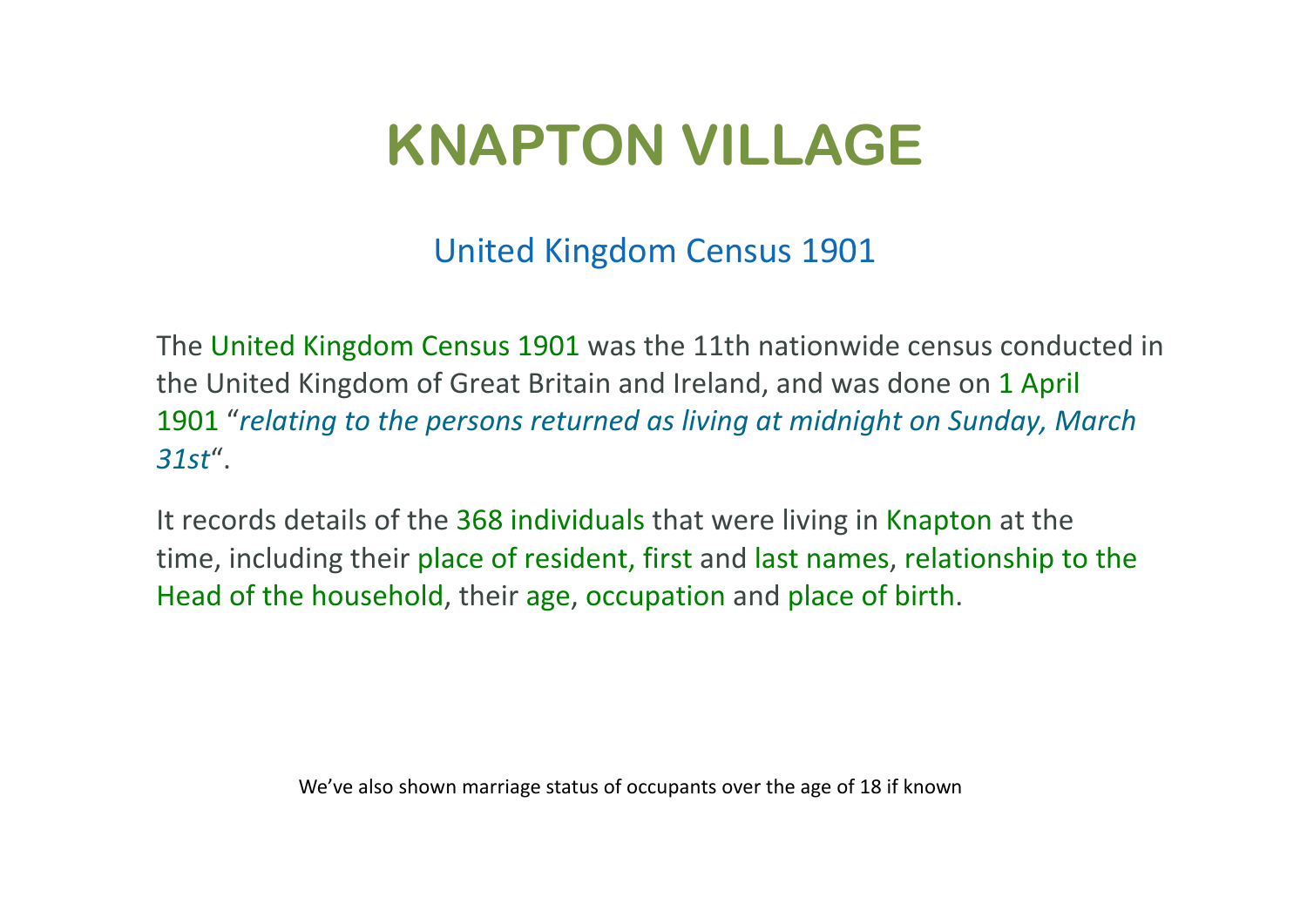| Ref | Address                       | <b>Surname</b> | Given                   | Relation       | Age          | Occupation               | <b>Birthplace</b>        |
|-----|-------------------------------|----------------|-------------------------|----------------|--------------|--------------------------|--------------------------|
| 1   | 1 Water Lane Cottages Puncher |                | George William          | Head           | 40           | Carpenter - Own A/c      | Knapton                  |
| 2   |                               |                | Mercy                   | Wife           | 40           |                          | Lyford, Beds             |
| 3   |                               |                | Ada Maud                | Dau            | 12           |                          | Knapton                  |
| 4   |                               |                | Alice                   | Dau            | 11           |                          | Knapton                  |
| 5   |                               |                | Robert                  | Son            | 8            |                          | Knapton                  |
| 6   |                               |                | Mary Ann                | Mother         | 74           | (widow)                  | Mundesley                |
| 7   | 2 Water Lane Cottages         | Thurlow        | Thomas                  | Head           | 70           | Agricultural Labourer    | Rainham                  |
| 8   |                               | Lakey          | Harriet                 | <b>Neice</b>   | 31           |                          | Cawston                  |
| 9   |                               | Widdecombe     | James                   | Head           | 59           | Farmer (retired)         | Stoke Cabriel, Devon     |
| 10  |                               |                | Mary Spark              | Wife           | 56           |                          | Rattery.Devon            |
| 11  |                               |                | Llian Ann               | Dau            | 18           | (single)                 | Cambridge                |
| 12  |                               |                | <b>Violet Maud</b>      | Dau-in-law     | 23           |                          | St Clement Danes, London |
| 13  |                               |                | <b>Edgar Fairless</b>   | Grandson       | $\mathbf{1}$ |                          | Kinsington, London       |
| 14  |                               | Jackson        | <b>Agnes Mary</b>       | <b>Nurse</b>   | 22           | <b>Nurse Domestic</b>    | Chemal Linton, Cambs     |
| 15  | 1 Gorden Terrace              | Abbs           | Frank                   | Head           | 26           | Market Gardner - Own A/c | Norwich                  |
| 16  |                               |                | <b>Bessie Ruth</b>      | Wife           | 26           |                          | Norwich                  |
| 17  |                               | Norton         | E Robert                | Visitor        | 19           | Grocer's Asst            | Dereham                  |
| 18  | 2 Gordon Terrace              | Unoccupied     |                         |                |              |                          |                          |
| 19  | 3 Gordon Terrace              | Drury          | James                   | Head           | 70           | Widow, Seaman - Own A/c  | Paston                   |
| 20  |                               | Rowe           | George                  | <b>Boarder</b> | 17           | Grocer's Errand Boy      | Gorleston                |
| 21  | 4 Gordon Terrace              | Neale          | Earnest                 | Head           | 32           | <b>Domestic Gardener</b> | Mundesley                |
| 22  |                               |                | Clara                   | Wife           | 34           |                          | St Pancras, London       |
| 23  |                               |                | Ivy Clarice             | Dau            | 4            |                          | Mundesley                |
| 24  |                               |                | <b>Frederick Ernest</b> | Son            | 2            |                          | Mundesley                |
| 25  |                               |                | Reuban Stanley          | Son            | 1mth         |                          | Knapton                  |
| 26  |                               |                | Philip                  | <b>Brother</b> | 21           | Painter                  | Mundesley                |
| 27  | 5 Gordon Terrace              | Puncher        | William                 | Head           | 27           | Hawker - Own A/c         | Mundesley                |
| 28  |                               |                | Ruth                    | Wife           | 27           |                          | Trunch                   |
| 29  | 6 Gordon Terrace              | Neal           | George                  | Head           | 26           | <b>Bricklayer</b>        | Paston                   |
| 30  |                               |                | Alice                   | Wife           | 21           |                          | Sidestrand               |
| 31  |                               |                | Edith                   | Dau            | $\mathbf{1}$ |                          | Knapton                  |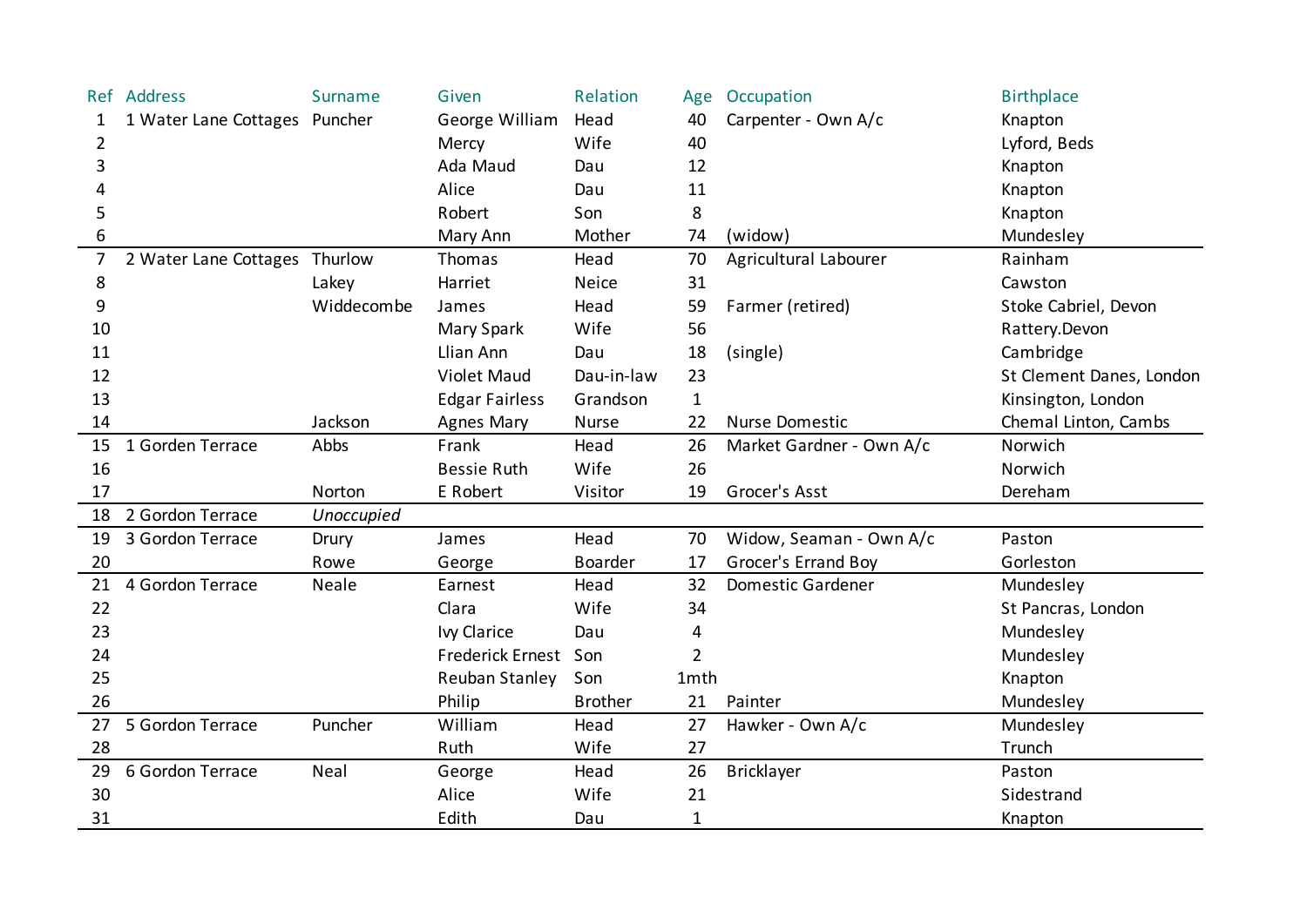| 32 | 7 Gordon Terrace | Rudsum          | Henry                 | Head             | 27             | Bricklayer                    | Mundesley        |
|----|------------------|-----------------|-----------------------|------------------|----------------|-------------------------------|------------------|
| 33 |                  |                 | Elixabeth             | Wife             | 15             |                               | Gimingham        |
| 34 |                  |                 | Hilda                 | Dau              | $\mathbf{1}$   |                               | Mundesley        |
| 35 | 8 Gordon Terrace | Unoccupied      |                       |                  |                |                               |                  |
| 36 | 9 Gordon Terrace | <b>Beaumont</b> | Henry Geo             | Head             | 51             | Shoemaker - Own A/c           | Coltishall       |
| 37 |                  |                 | Mary Ann              | Wife             | 46             |                               | Woodbastwick     |
| 38 |                  |                 | <b>Harold Eustice</b> | Son              | 15             | Carter's Labourer             | Trunch           |
| 39 |                  |                 | Hugh Christian        | Son              | 10             |                               | Mundesley        |
| 40 |                  |                 | Winifred Sybil        | Dau              | $\overline{7}$ |                               | Mundesley        |
| 41 | Pond Cottages    | Pardon          | George                | Head             | 35             | Teamster (Horse)              | Knapton          |
| 42 |                  |                 | Mary                  | Wife             | 27             |                               | Marsham          |
| 43 | Pond Cottages    | Wright          | Herbert               | Head             | 25             | Carpenter                     | Paston           |
| 44 |                  |                 | Elizabeth             | Wife             | 26             |                               | North Walsham    |
| 45 |                  |                 | <b>Edith Ellen</b>    | Dau              | $\mathbf{1}$   |                               | Knapton          |
| 46 | Pond Cottages    | Bean            | John                  | Head             | 70             |                               | Mundesley        |
| 47 |                  |                 | Martha                | Wife             | 70             |                               | Aylsham          |
| 48 |                  |                 | Ann                   | Dau              | 41             | (single)                      | Mundesley        |
| 49 |                  |                 | John                  | Son              | 26             | (single) Cattleman            | Knapton          |
| 50 |                  |                 | Jane                  | <b>Grand Dau</b> | 7              |                               | Knapton          |
| 51 | Pond Cottages    | Wild            | William               | Head             | 66             | (widow) Agricultural Labourer | <b>Bradfield</b> |
| 52 | Cottage          | Thurston        | Samuel                | Head             | 38             | Cattleman                     | Antingham        |
| 53 |                  |                 | Charlotte             | Wife             | 35             |                               | Southrepps       |
| 54 |                  |                 | Edward                | Son              | 13             | Agricultural Labourer         | <b>Bradfield</b> |
| 55 |                  |                 | Gladys                | Dau              | 11             |                               | Antingham        |
| 56 |                  |                 | May                   | Dau              | 8              |                               | Antingham        |
| 57 |                  |                 | Alice                 | Dau              | 5              |                               | Swafield         |
| 58 | Cottage          | Steward         | Joseph                | Head             | 52             | <b>Bricklayer</b>             | Knapton          |
| 59 |                  |                 | Mary                  | Wife             | 53             |                               | Thorpe Market    |
| 60 |                  |                 | Amelia                | Dau              | 19             | Dressmaker - Own A/c          | Knapton          |
| 61 |                  | Holmes          | <b>Gerty May</b>      | Niece            | 6              |                               | Alma, Canada     |
| 62 | Cottage          | Pooley          | John Joseph           | Head             | 63             | Cattleman                     | Knapton          |
| 63 |                  |                 | Elizabeth             | Wife             | 59             | Laundress - Own A/c           | North Walsham    |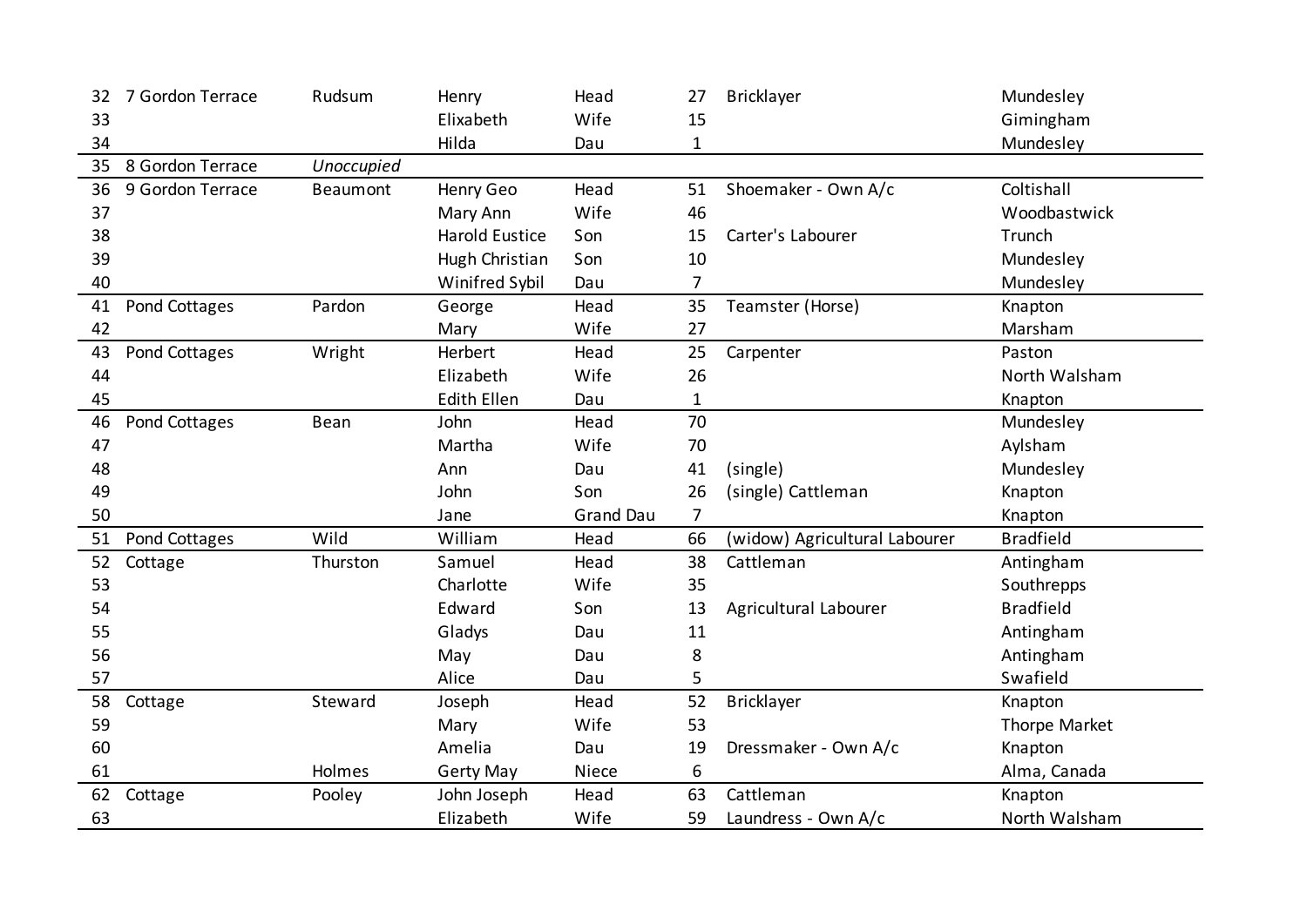| 64 | Cottage                  | Rolfe    | Mary Ann                  | Head           | 53 | (widow) Grocer & Draper - Own A/ catfield |                       |
|----|--------------------------|----------|---------------------------|----------------|----|-------------------------------------------|-----------------------|
| 65 |                          |          | George Nelson             | Step-Son       | 30 | Agricultural Labourer                     | Kenninghall           |
| 66 |                          |          | John                      | Step-Son       | 28 | (single)                                  | Kenninghall           |
| 67 |                          |          | Annie Ellen               | Step-Dau       | 25 | (single)                                  | Kenninghall           |
| 68 |                          |          | Juliet                    | Step-Dau       | 20 | (single)                                  | Kenninghall           |
| 69 |                          |          | Frederick George Step-Son |                | 18 | (single)                                  | Kenninghall           |
| 70 |                          | Yates    | Lily                      | Lodger         | 44 | (single) Music Teacher & Organist         | Preston, Lancs        |
| 71 | Rolfe's Shop Cottage     | Pardon   | John                      | Head           | 56 | Agricultural Labourer                     | Knapton               |
| 72 |                          |          | Mary Ann                  | Wife           | 55 |                                           | <b>Swanton Abbott</b> |
| 73 |                          |          | Robert                    | Son            | 28 | (single) Teamster (Horse)                 | Knapton               |
| 74 |                          |          | Thomas                    | Son            | 23 | (single) Agricultural Labourer            | Knapton               |
| 75 |                          |          | Frederick                 | Son            | 21 | (single) Teamster                         | Knapton               |
| 76 | Cottage                  | Thirtle  | John                      | Head           | 70 | (widow)                                   | Paston                |
| 77 |                          | Farrow   | Alice                     | Niece          | 39 | (single) Housekeeper                      | Knapton               |
| 78 | Cottage                  | Appleton | Hannah                    | Head           | 81 | (widow)                                   | Lessingham            |
| 79 |                          |          | Susanna                   | Dau-in-law     | 49 |                                           | Thorpe Hamlet         |
| 80 |                          | Holmes   | Maria                     | Servant        | 72 | <b>Sick Nurse</b>                         | North Walsham         |
| 81 | Cottage                  | Holmes   | John                      | Head           | 72 | Agricultural Labourer                     | Knapton               |
| 82 | Cottage                  | Roberts  | George                    | Head           | 37 | Agricultural Labourer                     | Edinthorpe            |
| 83 |                          |          | Hannah                    | Wife           | 47 |                                           | Bacton                |
| 84 | <b>Blacksmith's Shop</b> | Hall     | Henry                     | Head           | 77 | (single) Blacksmith - Own A/c             | Knapton               |
| 85 |                          |          | James                     | <b>Brother</b> | 71 | (single) Living on own means              | Knapton               |
| 86 | Cottage                  | Wright   | John                      | Head           | 45 | Teamster (Horse)                          | Paston                |
| 87 |                          |          | Rebecca                   | Wife           | 53 |                                           | Aldborough            |
| 88 | Cottage                  | Small    | George                    | Head           | 53 | Carpenter - Own A/c                       | Trimingham            |
| 89 |                          |          | Sarah Ann                 | Wife           | 48 |                                           | Tuttingham            |
| 90 |                          |          | Henry                     | Son            | 23 | Carpenter                                 | Knapton               |
| 91 |                          |          | William                   | Son            | 21 | Carpenter                                 | Knapton               |
| 92 |                          |          | Charles                   | Son            | 16 | Carpenter                                 | Knapton               |
| 93 |                          |          | Jane                      | Dau            | 14 |                                           | Knapton               |
| 94 |                          |          | Ethel                     | Dau            | 3  |                                           | Knapton               |
| 95 | Cottage                  | Mace     | William                   | Head           | 31 | Agricultural Labourer                     | Knapton               |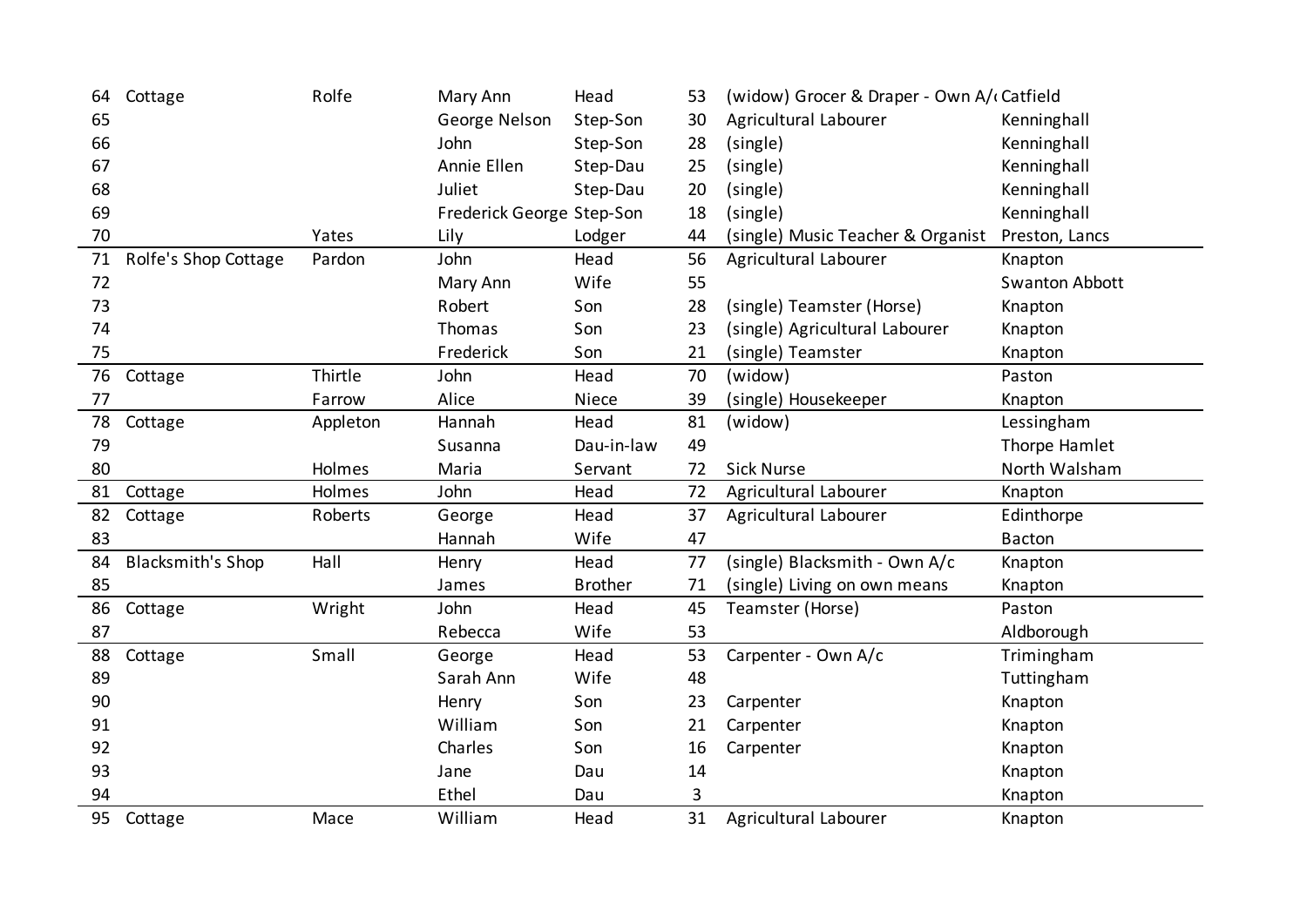| 96                   |                | Emma                 | Wife     | 26             |                                  | Edinthorpe      |
|----------------------|----------------|----------------------|----------|----------------|----------------------------------|-----------------|
| 97                   |                | Emily                | Dau      | $\overline{2}$ |                                  | Knapton         |
| 98                   |                | Florie               | Dau      | $\mathbf{1}$   |                                  | Knapton         |
| 99                   | Worts          | Walter               | Boarder  | 28             | (single) Agricultural Labourer   | Mundesley       |
| Grocer's Shop<br>100 | Grimes         | Rebecca              | Head     | 54             | (single) Grocer - Own A/c        | Edinthorpe      |
| 101                  | Yaxley         | Elizabeth            | Servant  | 18             | (single) Domestic Servant        | Knapton         |
| 102 Cottage          | Swann          | Robert               | Head     | 68             | (blind)                          | Knapton         |
| 103                  |                | Sophia               | Wife     | 62             |                                  | Gimingham       |
| 104 Farm House       | Pain           | Emma                 | Head     | 50             | (widow) Farmer                   | <b>Essex</b>    |
| 105                  |                | <b>Thomas Harold</b> | Son      | 20             | (single) Farmer - Own A/c        | Bodham, Norfolk |
| 106                  |                | Alice Mary           | Dau      | 18             | (single)                         | Bodham, Norfolk |
| 107                  |                | <b>Ellen Mabel</b>   | Dau      | 16             | (single)                         | Bodham, Norfolk |
| 108                  | Johnson        | Agnes Lucy           | Servant  | 24             | Governess                        | Corpusty        |
| 109                  | Appleton       | Hagar                | Servant  | 24             | Cook - Domestic                  | North Walsham   |
| 110                  | Cushion        | Jane                 | Servant  | 17             | Housemaid                        | Riddleton       |
| 111 Cottage          | Roberts        | John                 | Head     | 62             | Teamster (Horse)                 | Paston          |
| 112                  |                | Elizabeth            | Wife     | 62             | Nurse (Monthly)                  | <b>Bacton</b>   |
| 113 Cottage          | Thirtle        | George               | Head     | 41             | General Labourer                 | Paston          |
| 114                  |                | Elizabeth Ann        | Wife     | 43             |                                  | Felmingham      |
| 115                  |                | Herbert              | Son      | 14             | Cattle-lad                       | Paston          |
| 116                  | <b>Brigham</b> | Anne V E             | Niece    | 3              |                                  | Northrepps      |
| 117 Cottage          | Mace           | George               | Head     | 57             | Yardman (Cattle)                 | Knapton         |
| 118                  |                | Mary A               | Wife     | 56             |                                  | Knapton         |
| 119                  |                | George               | Son      | 22             |                                  | Knapton         |
| 120                  |                | Frederick            | Son      | 17             |                                  | Knapton         |
| 121                  |                | Alice L              | Dau      | 14             |                                  | Knapton         |
| 122                  |                | Albert               | Grandson | 11             | Died WW1                         | Knapton         |
| 123                  | Abbs           | Walter               | Grandson | 3              |                                  | Knapton         |
| 124 Cottage          | Abbs           | James                | Head     | 29             | (widow) Agricultural Labourer    | East Ruston     |
| 125 Cottage          | Bowman         | James                | Head     | 40             | Agricultural Labourer            | Knapton         |
| 126                  |                | Mary Ann             | Wife     | 37             |                                  | Worstead        |
| 127                  | Turner         | George               | Son      | 20             | (Died WW1) Agricultural Labourer | Knapton         |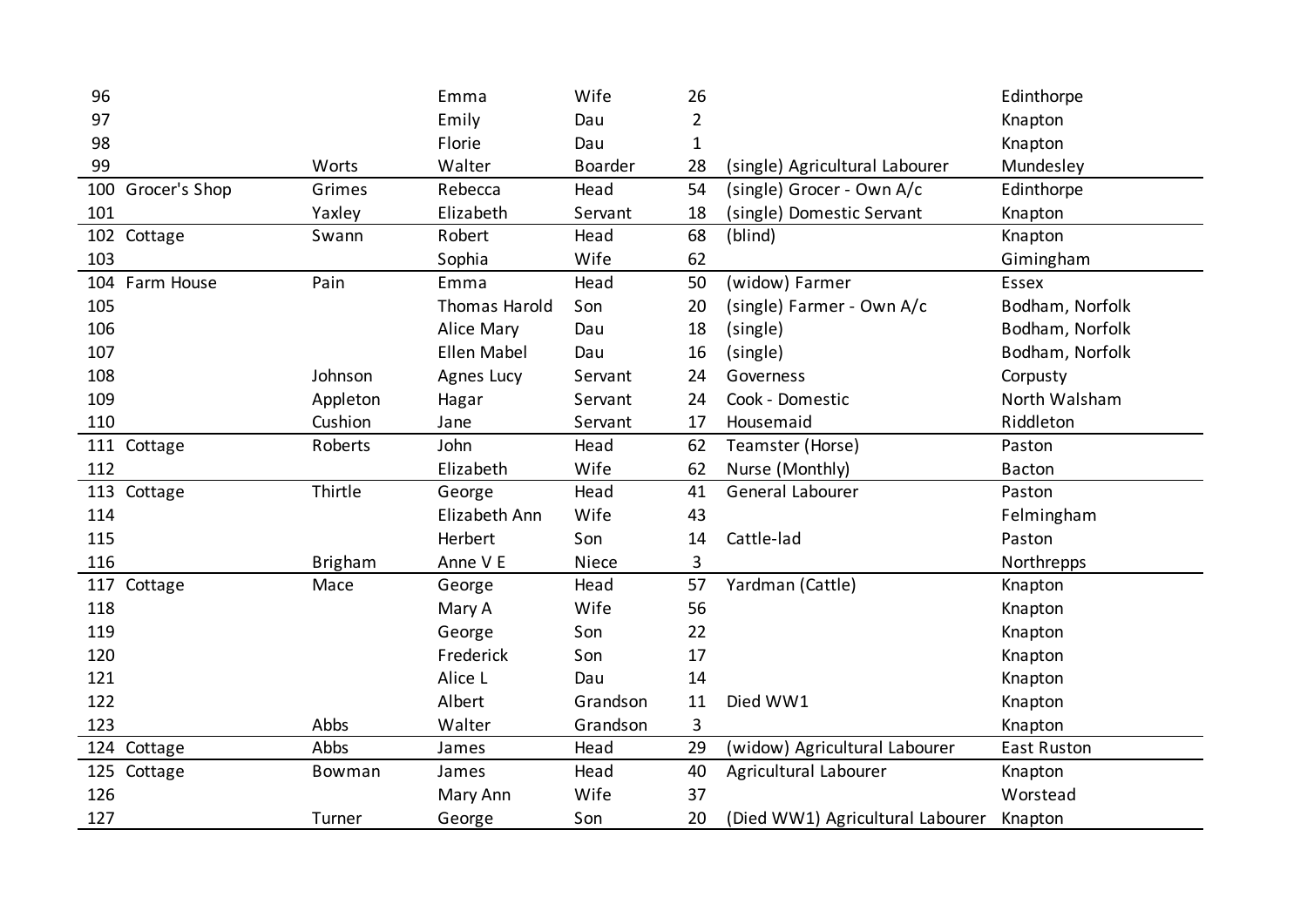|     | 128 Cottage                      | Bean         | Thomas               | Head | 51             | Agricultural Labourer          | Southrepps            |
|-----|----------------------------------|--------------|----------------------|------|----------------|--------------------------------|-----------------------|
| 129 |                                  |              | Eliza                | Wife | 49             | Laundress                      | Ipswich, Suffolk      |
| 130 |                                  |              | William              | Son  | 18             | (single) Agricultural Labourer | Knapton               |
| 131 |                                  |              | Thomas               | Son  | 15             | Cattleman                      | Knapton               |
| 132 |                                  |              | James                | Son  | 11             |                                | Knapton               |
|     | 133 Station Master's House Sayer |              | Alfred Henry         | Head | 31             | <b>Station Master</b>          | Cambridge             |
| 134 |                                  |              | Annie                | Wife | 31             |                                | Hindolveston, Norfolk |
| 135 |                                  |              | Gladys Annie         | Dau  | 6              |                                | Hindolveston, Norfolk |
| 136 |                                  |              | Dorothy Nora         | Dau  | 6              |                                | Hindolveston, Norfolk |
| 137 |                                  |              | Arthur George        | Son  | 3              |                                | Hindolveston, Norfolk |
|     | 138 Cottage                      | Sidell       | <b>Frederick S</b>   | Head | 34             | Miller                         | Worstead              |
| 139 |                                  |              | Mary Elizabeth       | Wife | 30             |                                | Sea Palling           |
| 140 |                                  |              | Edith May            | Dau  | $\overline{2}$ |                                | Knapton               |
| 141 |                                  |              | Frank Kerrison       | Son  | 9mths          |                                | Knapton               |
|     | 142 Cottage                      | <b>Bayes</b> | Herbert              | Head | 29             | Bricklayer                     | Knapton               |
| 143 |                                  |              | Sarah                | Wife | 27             |                                | Swafield              |
| 144 |                                  |              | Percy                | Son  | 5              |                                | Knapton               |
| 145 |                                  |              | Millicent            | Dau  | 3              |                                | Knapton               |
| 146 |                                  |              | Olive                | Dau  | $\overline{2}$ |                                | Knapton               |
|     | 147 Cottage                      | Wright       | Solomon              | Head | 36             | Agricultural Labourer          | Paston                |
| 148 |                                  |              | Georgina             | Wife | 34             |                                | Knapton               |
| 149 |                                  |              | Alfred               | Son  | 12             |                                | Knapton               |
| 150 |                                  |              | Arthur               | Son  | 11             |                                | Knapton               |
| 151 |                                  |              | Sarah                | Dau  | 9              |                                | Knapton               |
| 152 |                                  |              | Eva                  | Dau  | 5              |                                | Knapton               |
|     | 153 Cottage                      | Yaxley       | Ann                  | Head | 53             | (widow) Agricultural Labourer  | Paston                |
| 154 |                                  |              | James                | Son  | 15             |                                | Knapton               |
| 155 |                                  |              | Alice                | Son  | 14             |                                | Knapton               |
| 156 |                                  |              | Robert Christmas Son |      | 20             | Railway Engine cleaner         | Knapton               |
|     | 157 Cottage                      | Gee          | Thomas               | Head | 38             | Teamster (Horse)               | Knapton               |
| 158 |                                  |              | Harriet              | Wife | 38             |                                | Knapton               |
| 159 |                                  |              | George               | Son  | 15             |                                | Knapton               |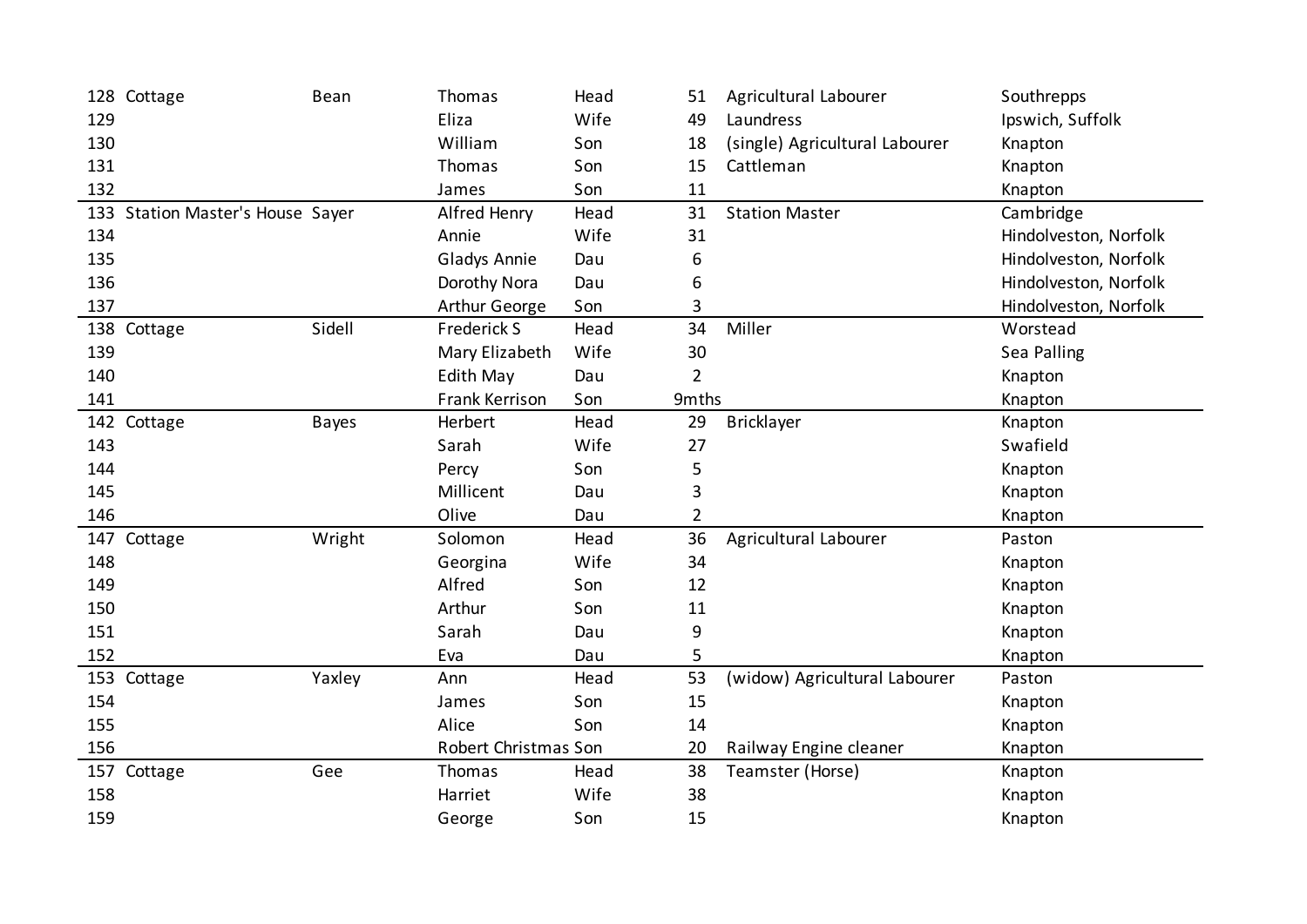| 160                 |                  | Edna                  | Dau              | 5              |                              | Knapton                 |
|---------------------|------------------|-----------------------|------------------|----------------|------------------------------|-------------------------|
| 161 Cottage         | Swann            | George                | Head             | 54             | Shoemaker - Own A/c          | Knapton                 |
| 162                 |                  | Ann                   | Wife             | 47             | Laundress - Own A/c          | <b>Bacton</b>           |
| 163                 |                  | Elizabeth Ann         | Dau              | 23             | Laundress - Own A/c          | Knapton                 |
| 164                 |                  | Alice Maud            | Dau              | 13             |                              | Knapton                 |
| 165                 |                  | Percy William         | Son              | 10             |                              | Knapton                 |
| 166                 |                  | Dorothy Ann           | <b>Grand Dau</b> | $\overline{2}$ |                              | Knapton                 |
| 167 Private House   | Watts            | George                | Head             | 59             | Farmer & Dealer - Own A/c    | Knapton                 |
| 168                 |                  | Annie E               | Wife             | 56             |                              | Northrepps              |
| 169                 |                  | Walter                | Son              | 23             | Dealer's Son                 | Knapton                 |
| 170                 |                  | Malvina               | Dau              | 21             |                              | Knapton                 |
| 171                 |                  | Adeline               | Dau              | 19             |                              | Knapton                 |
| 172                 |                  | Armine                | Son              | 15             |                              | Knapton                 |
| 173 Cottage         | Hall             | Henry                 | Head             | 76             |                              | Knapton                 |
| 174                 |                  | Jane                  | Wife             | 84             |                              | Knapton                 |
| 175 Cottage         | Brackenbury      | Sarah                 | Head             | 65             | (widow)                      | Westwick                |
| 176                 | Hewitt           | Henry                 | Son-in-Law       | 33             |                              | Mundesley               |
| 177                 |                  | Hannah                | Dau              | 30             |                              | Knapton                 |
| 178                 |                  | Elsie May             | <b>Grand Dau</b> | $\mathbf{1}$   |                              | Knapton                 |
| 179                 | <b>Bullimore</b> | Ellen                 | <b>Grand Dau</b> | 16             |                              | Trimingham              |
| 180 Cottage         | Gee              | Eleanor               | Head             | 69             | (widow) Shirtmaker - Own A/c | Knapton                 |
| 181                 |                  | Annie Muriel          | <b>Grand Dau</b> | 9              |                              | Knapton                 |
| 182 Cottage         | Chamberlain      | George                | Head             | 45             | Cattleman                    | Paston                  |
| 183                 |                  | Elizabeth             | Wife             | 46             | Dressmaker - Own A/c         | Foxley                  |
| 184                 |                  | William               | Son              | 14             |                              | Knapton                 |
| 185                 |                  | Annie                 | Dau              | 12             |                              | Knapton                 |
| 186<br>Knapton Hall | Hooper           | Elizabeth Besant Head |                  | 73             | (widow) Living on own means  | Portsmouth, Hants       |
| 187                 |                  | Florence              | Dau              | 38             | (single)                     | Russia, British Subject |
| 188                 | Russell          | Minnie Louise         | Niece            | 38             | (single)                     | Southampton, Hants      |
| 189                 | Crusse           | Dorothy Ann           | Servant          | 39             | (single) Mental Nurse        | Norwich                 |
| 190                 | Cudbard          | Emma                  | Servant          | 27             | (single) Mental Nurse        | Norwich                 |
| 191                 | Cutting          | Hannah                | Servant          | 27             | (single) Parlour-maid        | North Walsham           |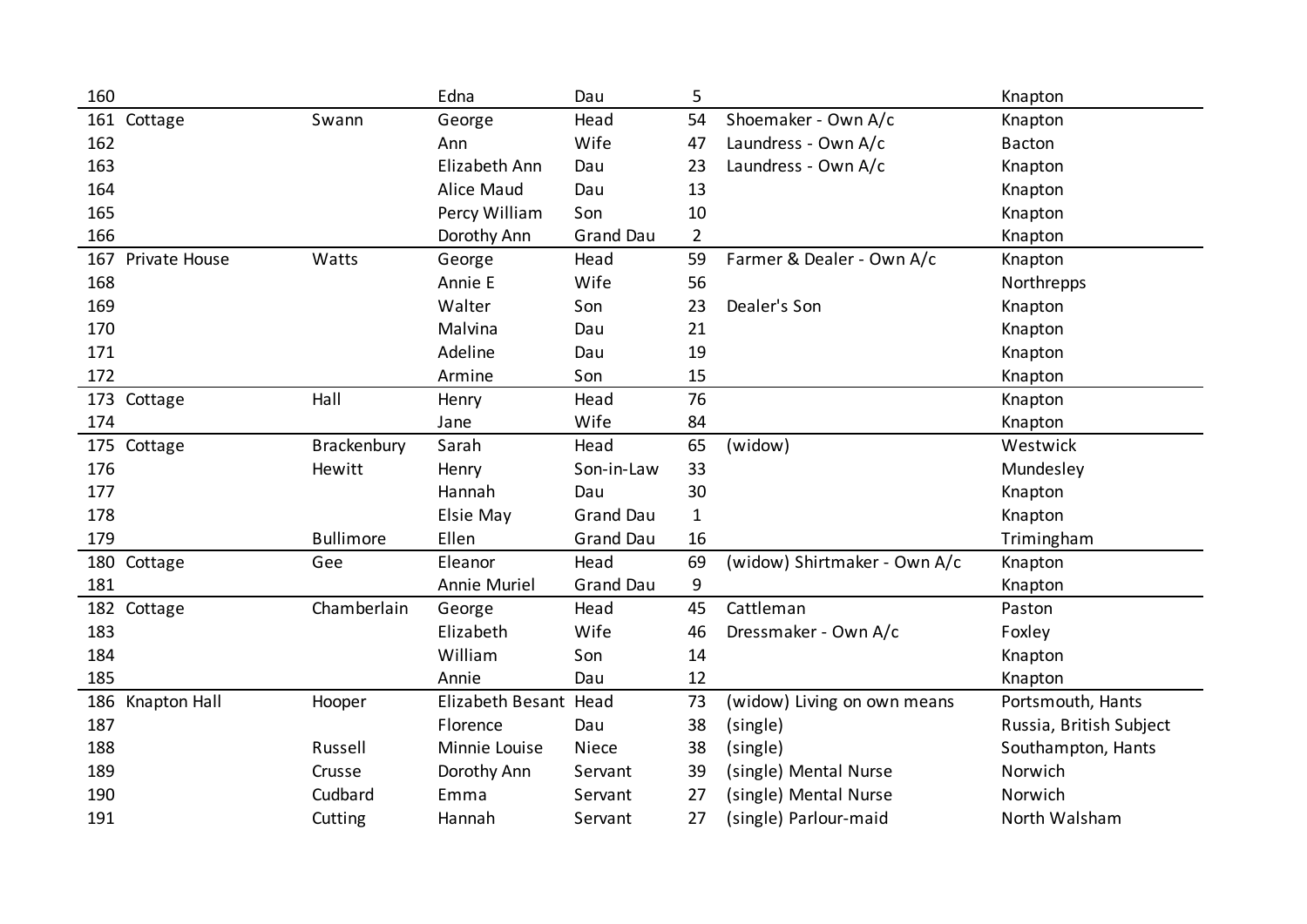| 192                 | Morris       | <b>Blanche Tabitha Servant</b> |                  | 40             | (single) Housemaid             | Little Melton, Norfolk  |
|---------------------|--------------|--------------------------------|------------------|----------------|--------------------------------|-------------------------|
| 193                 | Gee          | Mary Ann                       | Servant          | 27             | (single) Cook                  | Norfolk                 |
| 194 Post Office     | Sexton       | Sarah                          | Head             | 52             | (widow) Post Mistress          | Knapton                 |
| 195                 |              | William                        | Son              | 33             | (single) Agricultural Labourer | Knapton                 |
| 196                 |              | Edith                          | Dau              | 20             | (single) Letter Carrier        | Knapton                 |
| 197                 | Wright       | Violet Jane                    | <b>Grand Dau</b> | 9              |                                | Knapton                 |
| 198 Cottage         | Unoccupied   |                                |                  |                |                                |                         |
| 199 Cottage         | Wright       | <b>Henry Samuel</b>            | Head             | 33             | Roadman                        | Feltwell, Suffolk       |
| 200                 |              | Mary Ann                       | Wife             | 31             |                                | Knapton                 |
| 201                 |              | Robert Henry                   | Son              | 11             |                                | Knapton                 |
| 202                 |              | Alice Maud                     | Dau              | $\overline{7}$ |                                | Knapton                 |
| 203                 |              | <b>Emily Edith</b>             | Dau              | 5              |                                | Knapton                 |
| 204                 |              | <b>Ashton Lewis</b>            | Son              | 3              |                                | Knapton                 |
| 205                 |              | Amy Bessie                     | Dau              | $\overline{2}$ |                                | Knapton                 |
| 206                 |              | Alice                          | Sister           | 26             | (single)                       | Knapton                 |
| 207 Cottage         | Langmaid     | John                           | Head             | 51             | Coastguard-man                 | Plymouth                |
| 208                 |              | Matilda                        | Wife             | 53             |                                | Plymouth                |
| 209 Cottage         | <b>Bayes</b> | Henry                          | Head             | 60             | Agricultural Labourer          | Swafield                |
| 210                 |              | Emma                           | Wife             | 54             |                                | <b>Blickling</b>        |
| 211                 |              | Frederick                      | Grandson         | 6              |                                | Swafield                |
| 212 Cottage         | Cutting      | Harriet                        | Head             | 32             |                                | Paston                  |
| 213                 |              | Maggie                         | Dau              | 8              |                                | Knapton                 |
| 214                 |              | Alfred                         | Son              | 6              |                                | Knapton                 |
| 215                 |              | John                           | Son              | 5              |                                | Knapton                 |
| 216                 |              | William                        | Son              | 3              |                                | Knapton                 |
| 217                 |              | Albert                         | Son              | 1              |                                | Knapton                 |
| 218 Cottage         | Unoccupied   |                                |                  |                |                                |                         |
| 219 Cottage         | Yaxley       | Arthur William                 | Head             | 25             | Gardener Domestic              | Knapton                 |
| 220                 |              | Edith S                        | Wife             | 23             |                                | Bergapton, Norfolk      |
| 221                 |              | Alfred John                    | Son              | $\mathbf{1}$   |                                | Knapton                 |
| 222 The White House | Wallage      | George                         | Head             | 45             | Farm Manager                   | Old Buckingham, Norfolk |
| 223                 |              | Elizabeth                      | Wife             | 45             |                                | Ingham                  |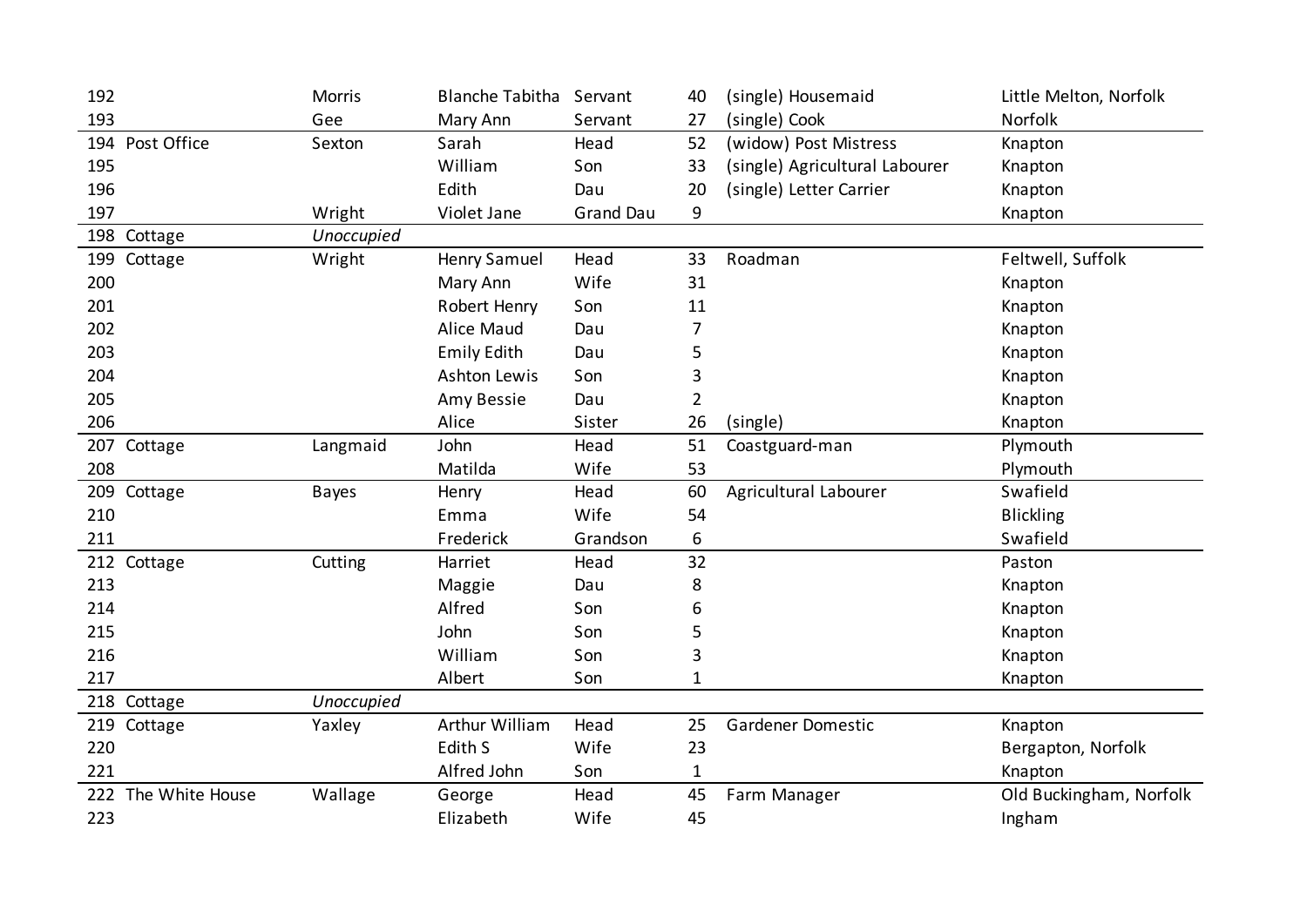| 224                         |          | May                 | Dau     | 20 | (single)              | Ludham              |
|-----------------------------|----------|---------------------|---------|----|-----------------------|---------------------|
| 225                         |          | Ida                 | Dau     | 11 |                       | Knapton             |
| 226 Cottage                 | Sexton   | George              | Head    | 25 | Agricultural Labourer | Knapton             |
| 227                         |          | Sarah               | Wife    | 31 |                       | Honing              |
| 228                         |          | Rhoda               | Dau     | 8  |                       | Knapton             |
| 229<br>Cottage              | Pooley   | Albert George       | Head    | 38 | Shoemaker - Own A/c   | Knapton             |
| 230                         |          | <b>Ellen Maria</b>  | Wife    | 35 | Laundress - Own A/c   | Ipswich, Suffolk    |
| 231                         |          | Laura Elizabeth     | Dau     | 9  |                       | Knapton             |
| 232                         |          | Arthur John         | Son     | 5  |                       | Knapton             |
| 233                         |          | Harriet G           | Son     | 3  |                       | Knapton             |
| 234 Cottage                 | Gee      | James               | Head    | 47 | Teamster              | Knapton             |
| 235                         |          | Elizabeth           | Wife    | 43 |                       | Norwich             |
| 236                         |          | Jane                | Dau     | 18 | (single)              | Knapton             |
| 237                         |          | Hannah Marie        | Dau     | 15 |                       | Knapton             |
| 238                         |          | <b>Edith Marson</b> | Dau     | 12 |                       | Knapton             |
| 239                         |          | Francis Sophia      | Dau     | 10 |                       | Knapton             |
| 240<br>Cottage              | Hanks    | Henry B             | Head    | 40 | Groom                 | Wiltshire           |
| 241                         |          | Edith               | Wife    | 26 |                       | Kensington          |
| 242                         |          | Cecil C             | Son     | 6  |                       | Trunch              |
| 243                         |          | Gilbert H           | Son     | 5  |                       | Trunch              |
| 244<br><b>Knapton House</b> | Robinson | Henry M C           | Head    | 49 | Magistrate            | Knapton             |
| 245                         |          | Margaret L          | Wife    | 49 |                       | Norwich             |
| 246                         |          | Constance E         | Dau     | 21 | (single)              | Knapton             |
| 247                         |          | Gladys L            | Dau     | 15 |                       | Knapton             |
| 248                         | Adams    | Emma E              | Servant | 31 | (single) Cook         | Bradwell, Norfolk   |
| 249                         | Arberton | Emma Eliza          | Servant | 29 | (single) Housemaid    | Brampton, Norfolk   |
| 250                         | Wild     | John                | Servant | 18 | (single) Groom        | Knapton             |
| 251 The Grove               | Appleton | Arthur              | Head    | 40 | Coachman              | Lessingham, Norfolk |
| 252                         |          | Herbert             | Nephew  | 13 | Groom                 | Tuttington          |
| 253 Cottage                 | Waters   | John                | Head    | 45 | Agricultural Labourer | Antingham           |
| 254                         |          | Elizabeth           | Wife    | 45 |                       | Antingham           |
| 255                         |          | Walter              | Son     | 21 | Agricultural Labourer | Antingham           |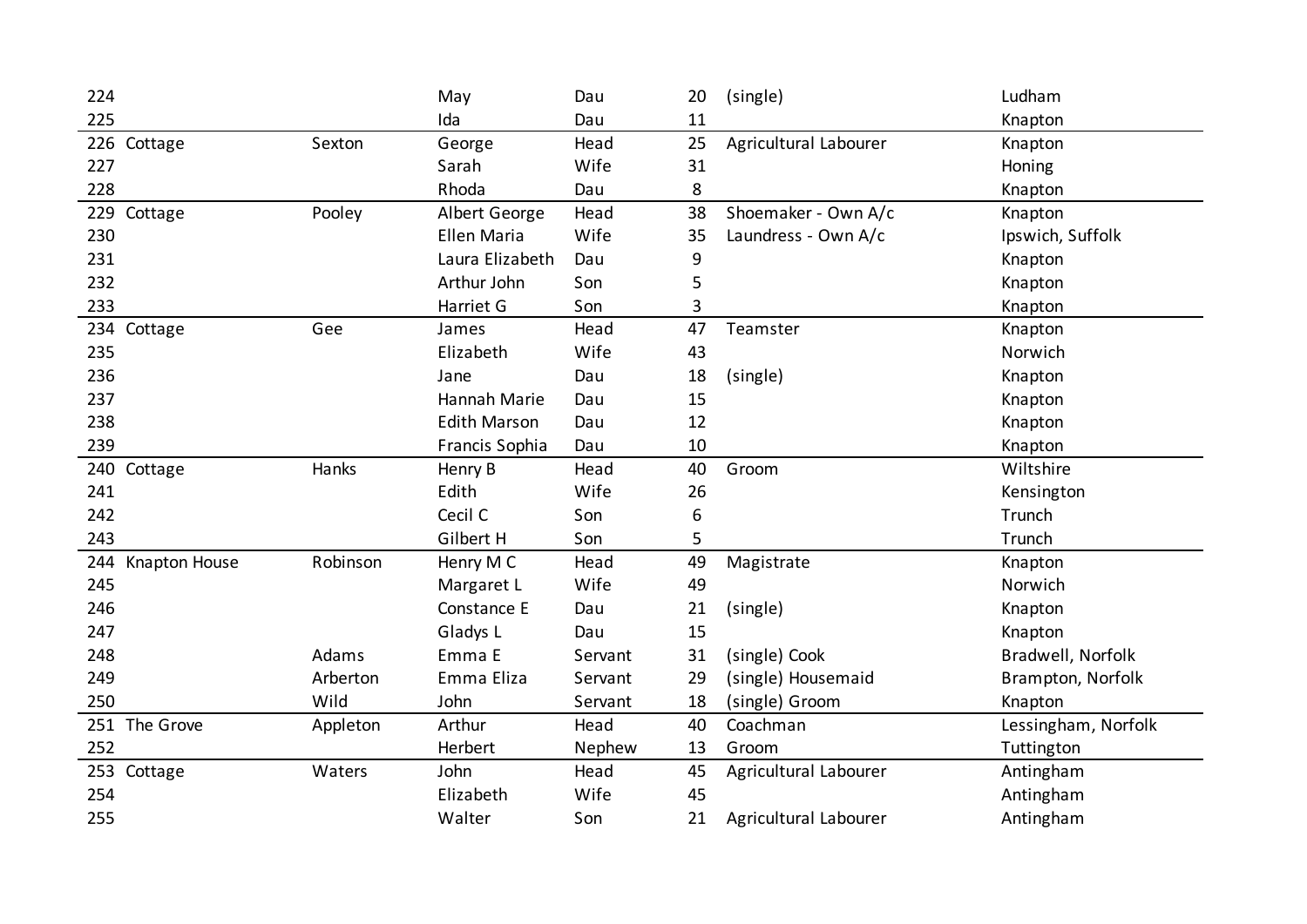| 256         |           | Ernest               | Son        | 19     | (single) Brickmaker   | Antingham       |
|-------------|-----------|----------------------|------------|--------|-----------------------|-----------------|
| 257         | Stibbings | Margaret             | Visitor    |        |                       | Antingham       |
| 258 Cottage | Kirk      | Charles              | Head       | 35     | Teamster              | Gimingham       |
| 259         |           | Sarah                | Wife       | 40     |                       | Heveringham     |
| 260         |           | Emily                | Dau        | 11     |                       | Gimingham       |
| 261         |           | <b>Beatrice</b>      | Dau        | 9      |                       | Gimingham       |
| 262         |           | Charles              | Son        | 7      |                       | Knapton         |
| 263 Cottage | Wild      | Charles              | Head       | 41     | Roadman               | Edingthorpe     |
| 264         |           | Mary Elizabeth       | Wife       | 38     | Laundress - Own A/c   | Knapton         |
| 265         |           | George Bertie        | Son        | 11     |                       | Knapton         |
| 266         |           | <b>Beatrice Dora</b> | Dau        | 7      |                       | Knapton         |
| 267         |           | Reginald Charles Son |            | 4      |                       | Knapton         |
| 268         |           | Selina Gertrude      | Dau        | 10mths |                       | Knapton         |
| 269         | Hall      | Mary                 | Mum-in-Law | 76     |                       | Trunch          |
| 270 Cottage | Bloom     | George               | Head       | 37     | Agricultural Labourer | Suffolk         |
| 271         |           | Harriet              | Wife       | 39     |                       | Honing          |
| 272         |           | Annie                | Dau        | 9      |                       | Knapton         |
| 273         |           | Malinda              | Dau        | 7      |                       | Knapton         |
| 274         |           | George               | Son        | 5      |                       | Knapton         |
| 275         |           | Horace               | Son        | 3      |                       | Knapton         |
| 276 Cottage | Hedge     | George Albert        | Head       | 48     | Groom / Gardener      | Edingthorpe     |
| 277         |           | Mary Ann             | Wife       | 37     |                       | <b>Bunstead</b> |
| 278         |           | Boardman James Son   |            | 26     | Teamster              | Edingthorpe     |
| 279         |           | Frederick B          | Son        | 23     | Teamster              | Scottow         |
| 280         |           | George Ernest        | Son        | 21     | Agricultural Labourer | Edingthorpe     |
| 281         |           | Barbara Emily        | Dau        | 12     |                       | Edingthorpe     |
| 282         |           | Myrtle Ida           | Dau        | 9      |                       | Edingthorpe     |
| 283         |           | Bertie John          | Son        | 6      |                       | Edingthorpe     |
| 284         |           | Arnold B             | Son        | 1      |                       | Knapton         |
| 285 Cottage | Mason     | James                | Head       | 32     | Stockman (Cattle)     | Tunstead        |
| 286         |           | Louisa               | Wife       | 28     |                       | Smallburgh      |
| 287         |           | Ida                  | Dau        | 6      |                       | Tunstead        |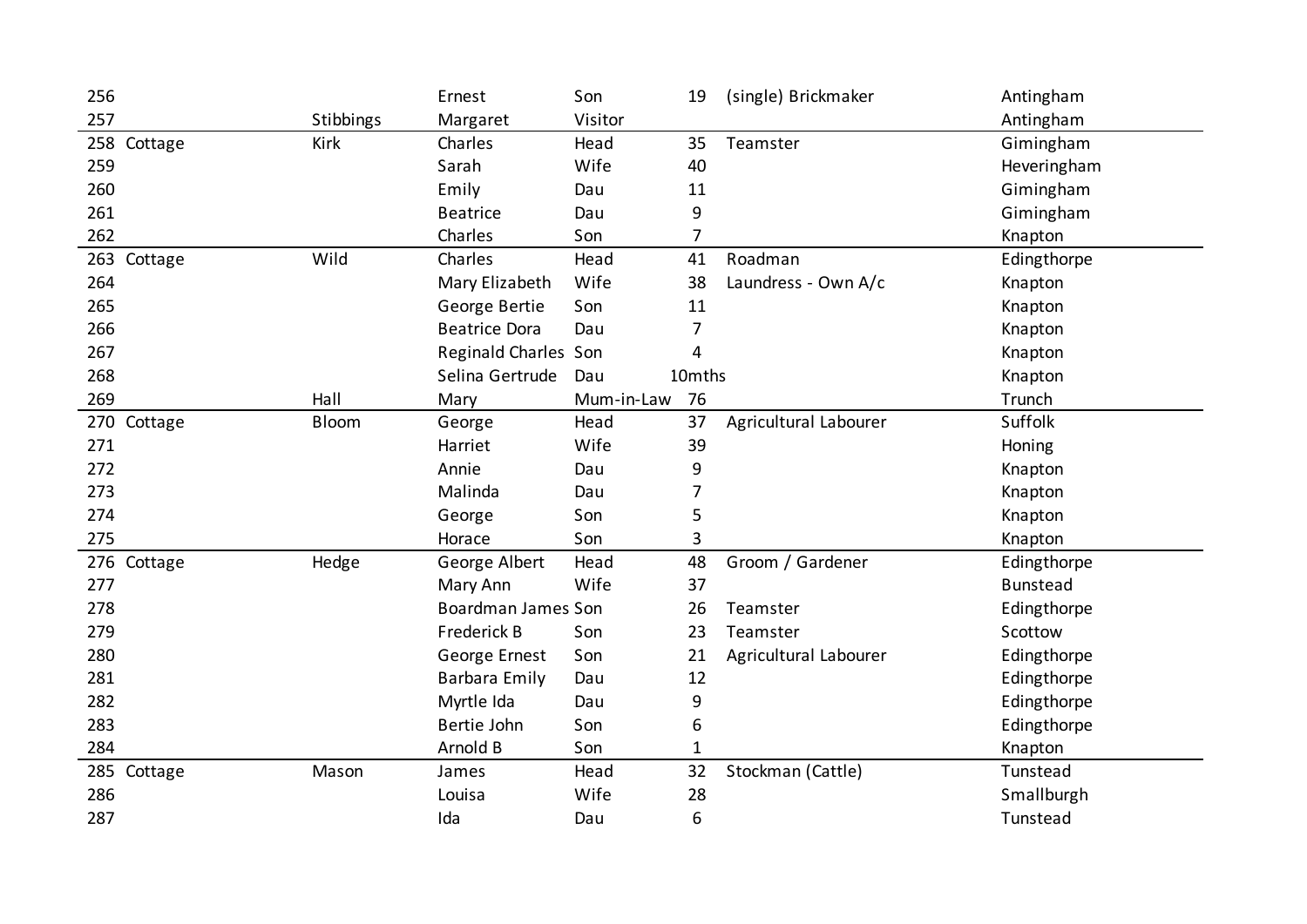| 288                     |        | Alfred                   | Son            | 5              |                                 | Tunstead                     |
|-------------------------|--------|--------------------------|----------------|----------------|---------------------------------|------------------------------|
| 289 Cottage             | Willey | John Henry               | Head           | 43             | Agricultural Labourer           | Trunch                       |
| 290                     |        | Sarah                    | Wife           | 38             |                                 | Rockland St Peter            |
| 291                     |        | Charles Henry            | Son            | 4              |                                 | Trunch                       |
| 292                     |        | Amy Marion               | Dau            | $\overline{2}$ |                                 | Knapton                      |
| 293 Farm House          | Tice   | William                  | Head           | 64             | Farmer - Own A/c                | Ingworth                     |
| 294                     |        | Julia Ann                | Wife           | 59             |                                 | Southrepps                   |
| 295 Royston Bridge Farm | Porter | James                    | Head           | 43             | Steward on Farm                 | Saxingham                    |
| 296                     |        | Eliza                    | Wife           | 41             |                                 | Alby                         |
| 297                     | Rowe   | Frederick Joseph Stepson |                | 18             | Cattleman                       | Erpingham                    |
| 298                     |        | Ethel M                  | Stepson        | 5              |                                 | Erpingham                    |
| 299                     |        | Hilda Ethel              | Stepson        | $\overline{2}$ |                                 | Erpingham                    |
| 300 Cottage             | Turner | Joseph                   | Head           | 28             | Agricultural Labourer           | Worstead                     |
| 301                     |        | Elizabeth                | Wife           | 29             |                                 | Knapton                      |
| 302                     |        | Arthur                   | Son            | 9              |                                 | Knapton                      |
| 303                     |        | Willie                   | Son            | 7              |                                 | Knapton                      |
| 304                     |        | Louisa                   | Dau            | $\overline{2}$ |                                 | Paston                       |
| 305                     |        | George                   | Son            | 8mths          |                                 | Little London                |
| 306                     | Watson | Albert                   | <b>Boarder</b> | 46             | (widower) Agricultural Labourer | Mundesley                    |
| 307 Cottage             | Richie | Walter                   | Head           | 25             | Agricultural Labourer           | North Walsham                |
| 308                     |        | Kathleen                 | Wife           | 20             |                                 | Edingthorpe                  |
| 309                     | Self   | George                   | Nephew         | 9              |                                 | Edingthorpe                  |
| 310                     |        | Edward                   | Nephew         |                |                                 | Edingthorpe                  |
| 311                     | Ingall | John                     | Boarder        | 55             | (single) Roadman                | Witton                       |
| 312 Pigney Farm         | Watts  | Walter                   | Head           | 44             | Farmer - Own A/c                | Antingham                    |
| 313                     |        | Sarah                    | Wife           | 39             |                                 | North Walsham                |
| 314                     |        | Leonard A                | Son            | 16             | Moulder?                        | Little Waldingfield, Suffolk |
| 315                     |        | Lillian                  | Dau            | 12             |                                 | Norwich                      |
| 316                     |        | Frederick                | Son            | 10             |                                 | North Walsham                |
| 317                     |        | Mabel S                  | Dau            | 8              |                                 | North Walsham                |
| 318                     |        | Hilda R                  | Dau            | 6              |                                 | North Walsham                |
| 319                     | Weston | John                     | Servant        | 22             | (single) Agricultural Labourer  | Swanton                      |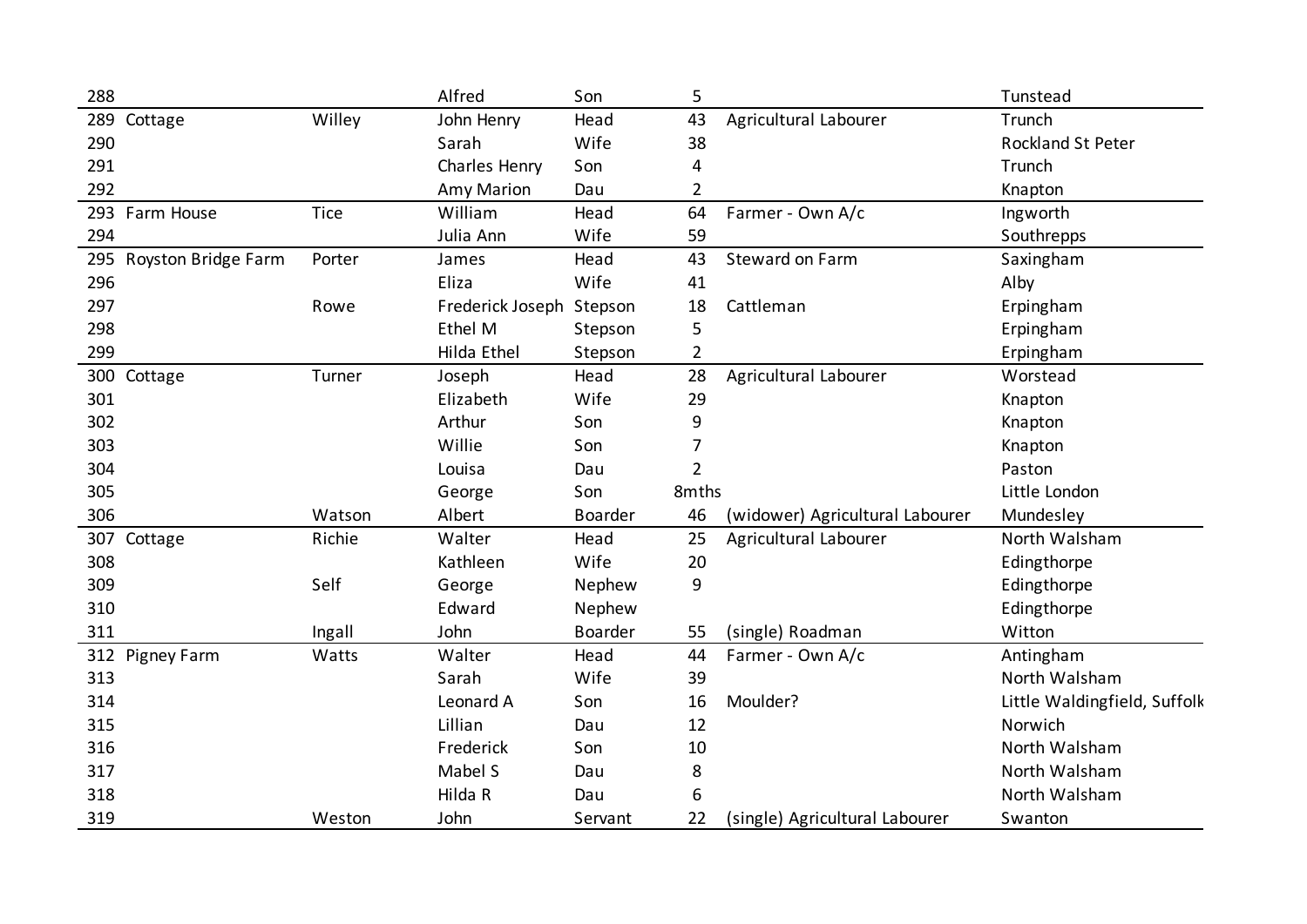| 320 Sunnyside  | Chester            | <b>Leonard Morris</b> | Head    | 49    | Clerk in Holy Orders           | London                      |
|----------------|--------------------|-----------------------|---------|-------|--------------------------------|-----------------------------|
| 321            |                    | Mary Jane             | Wife    | 49    |                                | Nantwich, Cheshire          |
| 322            | Stanton            | Harriet               | Servant | 26    | <b>Domestic Servant</b>        | Nantwich, Cheshire          |
| 323 Cottage    | Ringer             | Daniel                | Head    | 75    |                                | <b>Forncett Saint Peter</b> |
| 324            |                    | Hannah                | Wife    | 70    |                                | Little Melton, Norfolk      |
| 325 Cottage    | Dixon              | James                 | Head    | 30    | Teamster                       | Trunch                      |
| 326            |                    | Maria                 | Wife    | 30    |                                | Knapton                     |
| 327            |                    | <b>Bertie James</b>   | Son     | 7     |                                | Knapton                     |
| 328            |                    | <b>Ruth Olive</b>     | Dau     | 6     |                                | Knapton                     |
| 331            |                    | George Thomas         | Son     | 3     |                                | Knapton                     |
| 332            |                    | Herbert William       | Son     | 7mths |                                | Knapton                     |
| 333 Cottage    | Gee                | William               | Head    | 37    | (single) Agricultural Labourer | Knapton                     |
| 334            |                    | Walter                | Wife    | 28    | (single) Teamster              | Knapton                     |
| 335            |                    | Emily                 | Sister  | 27    | (single)                       | Knapton                     |
| 336            |                    | Alice Edith           | Sister  | 25    | (single) Asst School Mistress  | Knapton                     |
| 337 Cottage    | <b>Brackenbury</b> | Maria                 | Head    | 72    | (widow)                        | Scottow                     |
| 338            | Watts              | Jane                  | Dau     | 39    | (married)                      | Knapton                     |
| 339 Cottage    | Gee                | George                | Head    | 46    | Cattleman                      | Knapton                     |
| 340            |                    | Jane                  | Wife    | 48    |                                | Knapton                     |
| 341            |                    |                       |         |       |                                |                             |
|                |                    | Walter                | Son     | 18    | (single) Bricklayer            | Knapton                     |
| 342            |                    | Herbert               | Son     | 17    | (single) Agricultural Labourer | Knapton                     |
| 343            |                    | Alfred                | Son     | 13    |                                | Knapton                     |
| 344            |                    | Florence              | Dau     | 12    |                                | Knapton                     |
| 345            |                    | Agnes                 | Dau     | 10    |                                | Knapton                     |
| 346 Cottage    | Gee                | Robert Cook           | Head    | 35    | Bricklayer's Labourer          | Knapton                     |
| 347            |                    | Sarah Ann             | Wife    | 28    |                                | Dilham                      |
| 348            |                    | Robert Dudley         | Son     | 4mths |                                | Knapton                     |
| 349<br>Cottage | Allison            | William               | Head    | 32    | Cowkeeper                      | Trunch                      |
| 350            |                    | Emma                  | Wife    | 39    |                                | Abbotsann, Hants            |
| 351            |                    | Henry John            | Son     | 6     |                                | Trunch                      |
| 352 Cottage    | Watts              | George                | Head    | 63    | Agricultural Labourer          | Trunch                      |